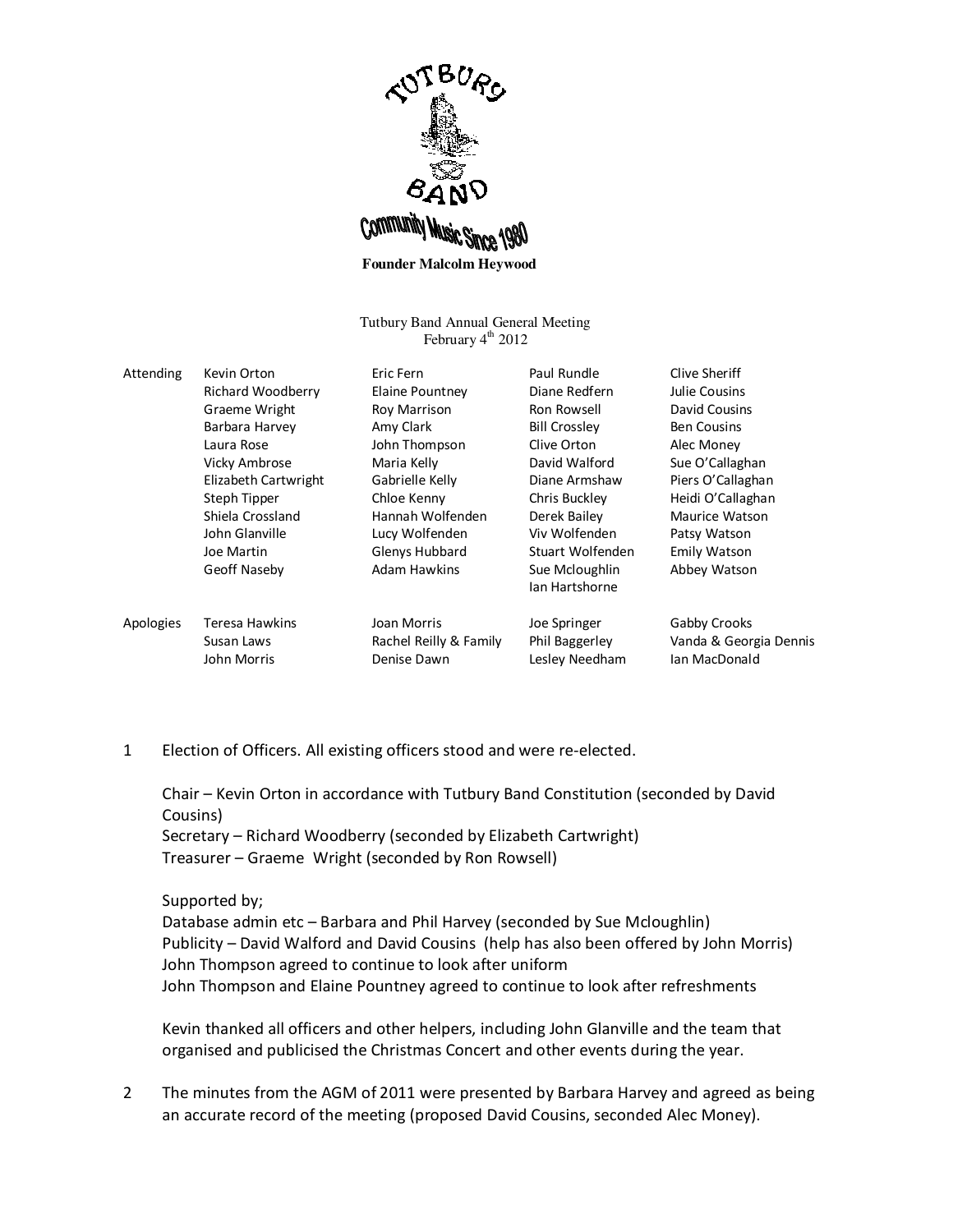3 Treasurers Report was presented by Graeme Wright (proposed by Clive Orton, seconded by Ron Rowsell).

Key donations of funds to the band in 2011 were from; Eon (£500) Tutbury Parish Council (£100) WASP (£400)

- 4 BADAC Bursery Scheme. Due to an oversight in communication, Tutbury Band did not submit a prize for the BADAC Bursery scheme in 2011. It was agreed that we should ensure that a prize is submitted this year for a musician playing Wind, Brass or Percussion.
- 5 Senior Band report (Kevin Orton).

Kevin thought that the band has had many highlights in 2011, including the trip to Ireland and playing for Derby Day at Sudbury. Summer concerts were all well attended and the band played well, although revenue from these events was down on 2010. The Christmas Concert was better organised this year thanks to the help from John Glanville and others. Kevin also felt that the band played better music than in the previous years. Although the concert was a success from a musical and a financial perspective, it was thought that we could still do more in terms of promoting the band and the concerts that we do. Kevin also thanked Maurice Watson and all of the players who had taken part in the fund raising for charities at Burton Hospital in the weeks leading up to Christmas.

Kevin's objectives for the band in 2012 are to have another successful year and to build on what we have started to do with improving the band profile and publicity.

6 Junior Band report (Richard Woodberry)

Junior Band has had another successful year and continues to get positive feedback from audiences at all of our concerts and events. We have had a small but enthusiastic influx of new players of varying ages during the last year which is always welcome. Junior Band is pleased to be back practicing at Richard Wakefield School in Tutbury village, although we had enjoyed practising at Belvedere school and we parted with them on very good terms. Richard remarked that the behaviour of the band during practices has remained very good and that the timing of the practice to run from 6.30 to 7.45 with no break remains the preferred option for most members.

It was acknowledged that Training Band had not been running since Junior Band had been back at Richard Wakefield School. The reason behind this is that at the time there were no players in Training Band or that we were aware of to come into Training Band and the initial arrangements with the school meant that we only have one room. It would be valuable now to find a way to restart Training Band, and Rachel Reilly has expressed an interest in running it. Eric Fern and Paul Rundle also offered to help. Richard would like Training Band to be restarted providing that it has a formal approach with planned timescales to get players into Junior Band as soon as they are ready. Options for Training Band include talking to the school about options on another room, or having Training Band on Saturday morning before or after Senior Band.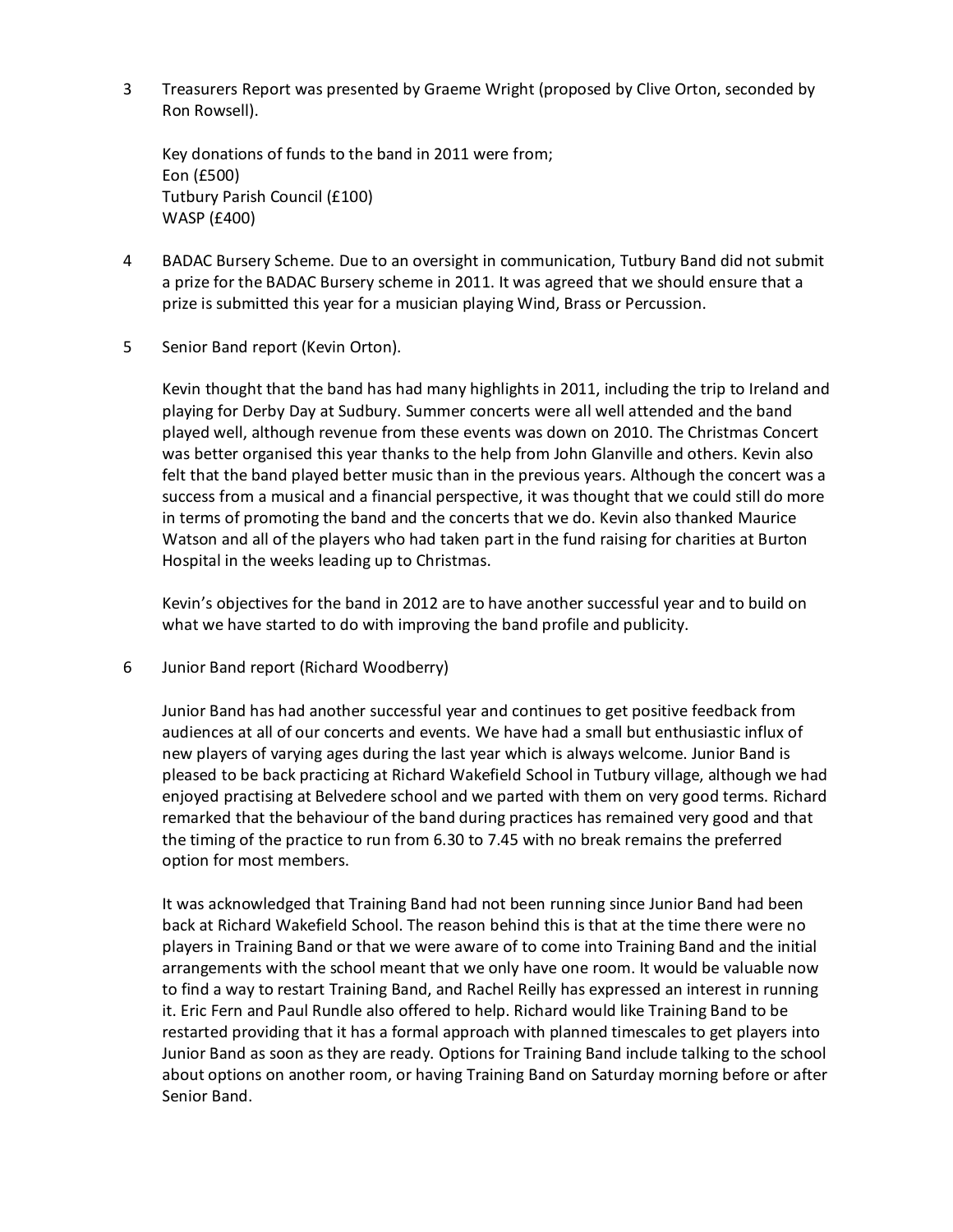## 7 Uniform

We have no ties at the moment, because at last year's AGM suggestions were made that we would want to explore alternative suppliers and/or options for women. Diane Armshaw has some examples and quotes for cravats and ties which we can consider this year.

Kevin wanted to consider other uniform options as well, such as Polo Shirts for less formal summer concerts. Again, some exploratory work has been done to look at prices and styles. Some constructive feedback came from many members of the band including;

We need to have options that include long sleeved tops rather than just short sleeved Would we include informal uniform for Junior Band, and if so would they be different?

Should band part-fund changes in uniform to avoid costs being prohibitive for some members?

This will be progressed this year – we will be having another band meeting in the coming weeks. We have a comprehensive catalogue to consider styles and options. Formal concerts will continue with the current uniform with consideration given to cravats for women.

8 Christmas Concert

It was agreed that the work put in by John Glanville and David Cousins among others was valuable but we didn't generate a huge increase in ticket sales and we had quite a few programmes left over.

Calendars were appreciated, although it was requested that if we do them again could we find a format that allows things to the written against particular dates. It was also identified that the helpers that had agreed to sell the calendars also played in the band, and so when they were not available it all got a bit chaotic around the raffle and calendar stalls.

The state of the car park was mentioned, and Kevin said that we had complained to the Town Hall - they have responded with an apology and a commitment that it will not be allowed to get as slippery again.

There were no email address contacts put into the collection for 'Friends of Tutbury Band'.

9 Other opportunities for photographs

It was suggested that photographs that we now have of the band could be made into a CD for members or friends. It was also suggested that photos on the web site could do with being updated – as well as the member list which was out of date. David Cousins volunteered to help update the website.

There was also a suggestion that Tutbury Band could produce a Year Book.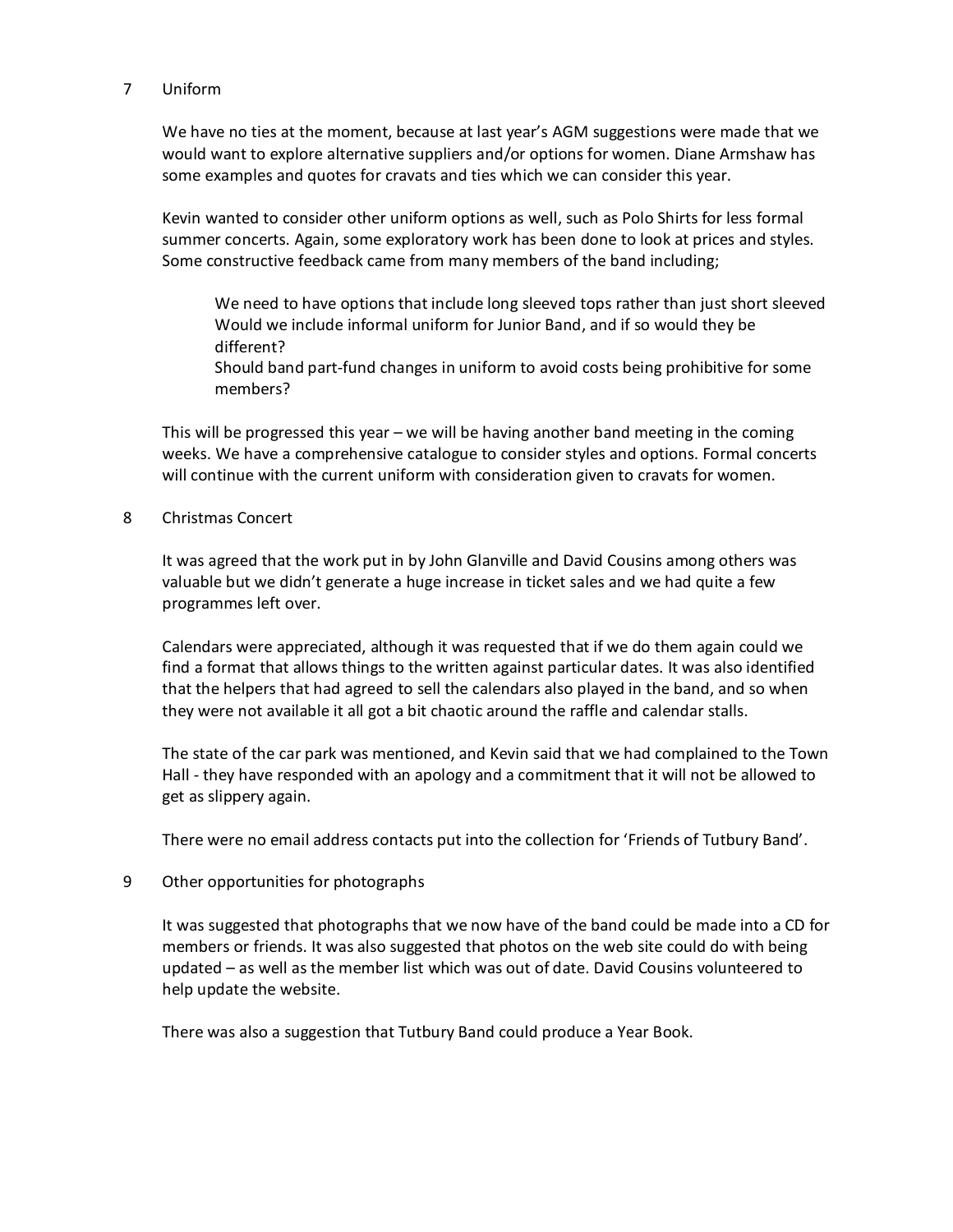## 10 Workshop

It was proposed last year to investigate options to bring expert(s) to band to develop our playing and basically improve the band. David Walford has looked into residential workshops, which would be an interesting experience but are quite expensive. We have also looked at inviting experts to do a workshop locally or somewhere such as Repton (John Glanville has looked into this option and has some prices).

It was agreed to have further discussions on this idea.

11 Adoption of a charity

It was proposed that we consider recognising a specific charity over the year, doing concerts to raise funds etc. Thoughts are welcome.

12 Working with local schools

A number of ideas have been discussed through last year to work with local schools. These have included inviting schools to take part in the Christmas Concert and joint concerts through the year. This could be combined with the idea of adopting charities – Maurice Watson mentioned the charity that De Ferrars takes part in to send  $6<sup>th</sup>$  Form students into third world countries. Kevin will email the school.

Other schools to potentially consider include Stretton, Richard Wakefield and Heath Fields (Hatton).

We have instruments that we could consider loaning to schools – and we need to put something in the joining form to indicate if the new member has a loaned instrument.

Other ideas were to provide workshops in schools, produce some flyers to send to schools and have open practices where potential new players are invited.

It was said that local schools could be good recruiting grounds for Training Band and Junior Band – maybe we also need to involve local music teachers. Gill Wroughton suggested that this should be explored.

It was also suggested that there are other local groups and organisations that we could get involved with.